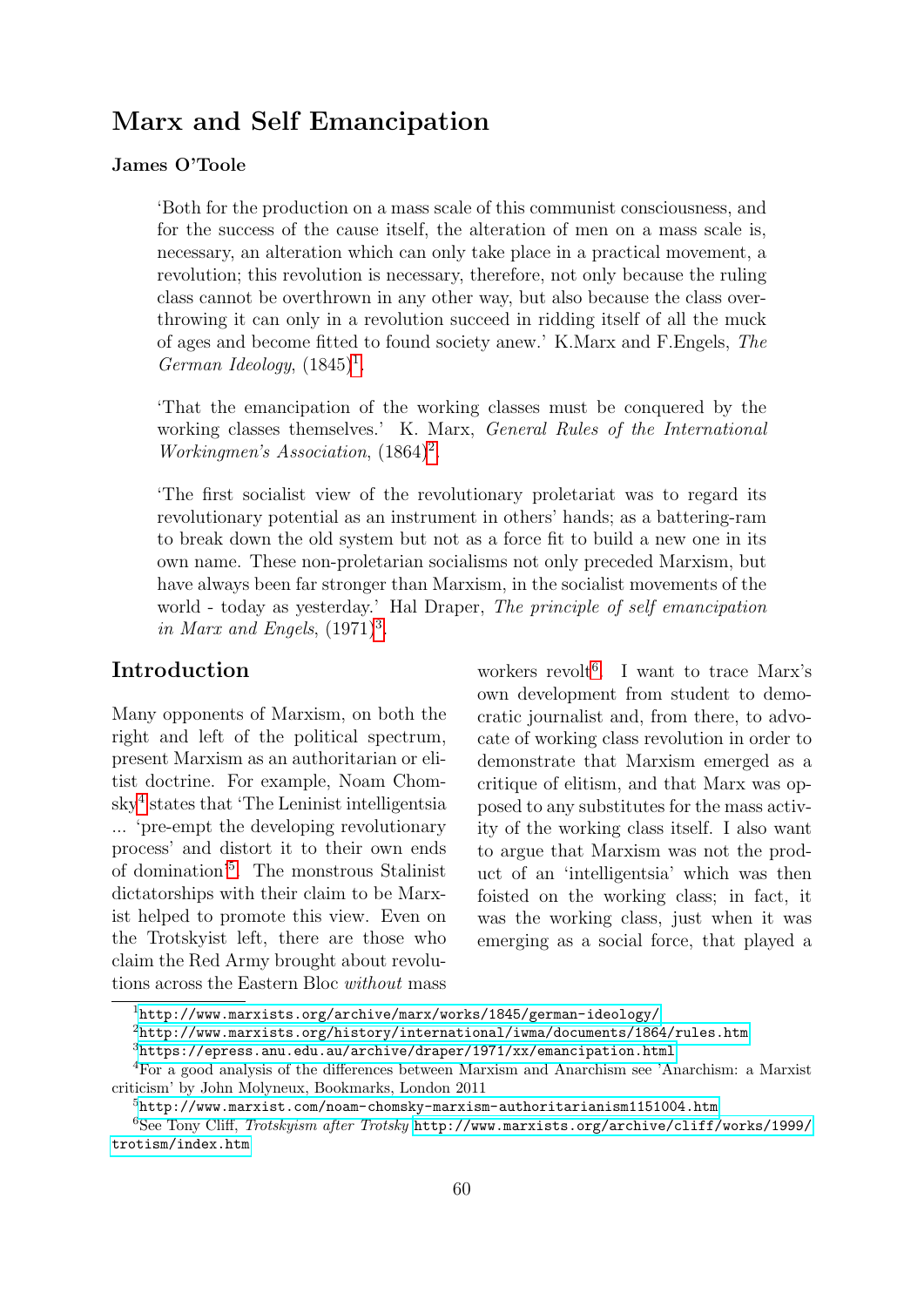pivotal role in shaping Marxism[7](#page-1-0) . There is another reason for writing such an essay. Decades of low levels of working class struggle can lead to 'substitutionism'- the great parliamentarian, the heroic activists, the perfect party programme come to be seen as substitutes for the self-activity of the working class. The essence of Marxism is working class self-emancipation. Socialism cannot be delivered by decree on behalf of the masses of people, no matter how good the intentions of those who want to do so. Layers of working class activists need to learn how to organise themselves, to grow in confidence and from that confidence to become more aware of their own potential to run society.

### Marx becomes a Marxist

Socialism before Marx had quite a few self-appointed saviours and messiahs. A myriad of groups and individuals preached their schemes to transform the world. The conspiratorial followers of Babeuf, with his secret society, were ready and waiting to seize power on behalf of the masses and build a dictatorship that would wait until the people were 'ready' (or sufficiently educated by this benevolent elite) to hand over their realm of justice and equality. There were also well-meaning attempts at building perfect communities. Robert Owen was a Welsh socialist, who owned a factory in New Lanark, on the river Clyde, near Glasgow. He realised that productivity would increase if his workers were given a share of the profits, leading him to suggest communism as a way by which people could live in cooperative communities. He built his workers schools and planted gardens. The problem was that he believed that all it took to change the world was for caring individuals, with a blueprint for change, to lead by good example. His motto was build the perfect community and the world will follow you. It didn't quite work out as he had hoped and Owen ended up rejected by Victorian society and building utopias in the USA, which fell apart one by one. The conspirators and the utopian reformers both believed that the masses needed to be 'educated' and led by 'good example'. The mass of people were seen as passive, not as subjects of change. The relationship between the level of working class struggle, the youth of the workers' movement and these groups was summarised by Marx thus:

> The Socialist and Communist systems properly so called, those of Saint-Simon, Fourier, Owen and others, spring into existence in the early undeveloped period...of the struggle between proletariat and bourgeoisie....the proletariat, as yet in its infancy, offers them the spectacle of a class without any historical initiative or any independent political movement. Since the development of class antagonism keeps even pace with a development of industry, the economic situation, as they find it, does not as yet offer to them the material conditions for the emancipated of the proletariat. They therefore search after a new social science, after new social laws that are to create these conditions. Historical action is to

<span id="page-1-0"></span><sup>&</sup>lt;sup>7</sup> I don't have the space to go into Lenin's infamous passage in *What is to be done* where he refers to socialism being a product of the intelligentsia which had to be brought to the class from the 'outside' just to state that Lenin himself disowned the formulation, at a later stage. See Tony Cliff's excellent biography available online here: <http://www.marxists.org/archive/cliff/works/1975/lenin1/index.htm>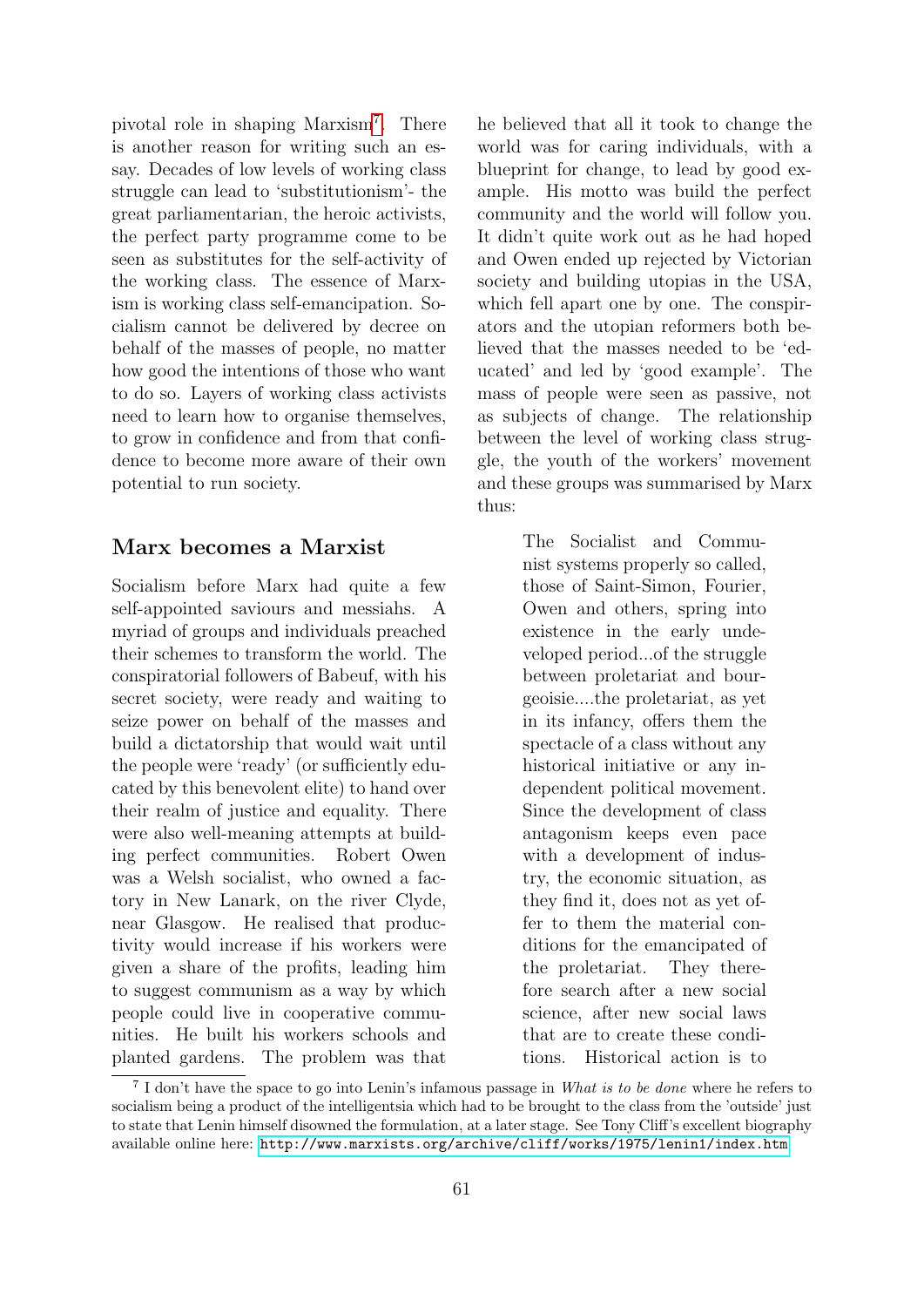yield to their personal inventive action, historically created conditions of emancipation to fantastic ones, and the gradual, spontaneous class-organization of the proletariat to the organization of society specially contrived by these inventors. Future history resolves itself, in their eyes, into the propaganda and the practical carrying out of their social plans. In the formation of their plans they are conscious of caring chiefly for the interests of the workingclass, as being the most suffering class. Only from the point of view of being the most suffering class does the proletariat exist for them<sup>[8](#page-2-0)</sup>.

For all their weaknesses the 'utopian' socialists did develop serious critiques of capitalist society, elements of which were very important to the development of Marxism. Marx developed his thought more fully by developing the positive side of their theories, and learning through criticism of their shortcomings, while at the same time engaging with a more mature workers movement<sup>[9](#page-2-1)</sup>.

#### Marx's own development

Marx himself was not born with some innate understanding of worker's potential. He had to go through a period of struggle and transformation before arriving at the realisation that the self-activity of the working class was the vital element in overcoming the brutality of a society based on class exploitation. Marxism as a philosophy first appears as the product of Marx's previous philosophical development which was then reshaped and overthrown by his own struggles and by the immense impact of a workers' uprising. The young Marx was a student of the philosopher Hegel. Hegel was an idealist, which, contrary to the modern popular usage of the word, meant that he saw thought as primary. The idealist sees the world as an emanation of thought, whether the thoughts of God or the thoughts of a collective or individual mind. For materialists, the world is made of matter, it exists outside of thought and thought is a product of matter. But Hegel was a very interesting idealist because of the times he lived in - he was much inspired by the French Revolution - and because of the class of which his idealism was the highest expression. He was also a profound influence on Marx's thought.

The German capitalist class were very weak compared to the French or English bourgeoisie. In 1648, and 1791, the English and the French capitalists had masqueraded as representatives of society as a whole, in order to successfully lead movements against their aristocracies. Germany was a jigsaw of dukedoms, principalities and petty domains, all dominated by a brutal Prussian aristocracy. The German capitalist class longed for the freedoms won by their English and French counterparts but they faced certain obstacles. Firstly, economic development in Germany was far behind those other nations with the result that there was a much weaker and less cohesive bourgeois or capitalist class. Secondly, their rivals were already on the scene: the working class. They were afraid that any challenge to their local Lords and masters might provoke the stirring of the dangerous class below them. This made them a bourgeoisie imbued with no histori-

<span id="page-2-1"></span><span id="page-2-0"></span><sup>8</sup><http://www.marxists.org/archive/marx/works/1848/communist-manifesto/>

<sup>9</sup>For a good history of socialism from above and below see Hal Draper's The two souls of socialism[http://www.marxists.org/archive/draper/1966/twosouls/index.htm]( http://www.marxists.org/archive/draper/1966/twosouls/index.htm)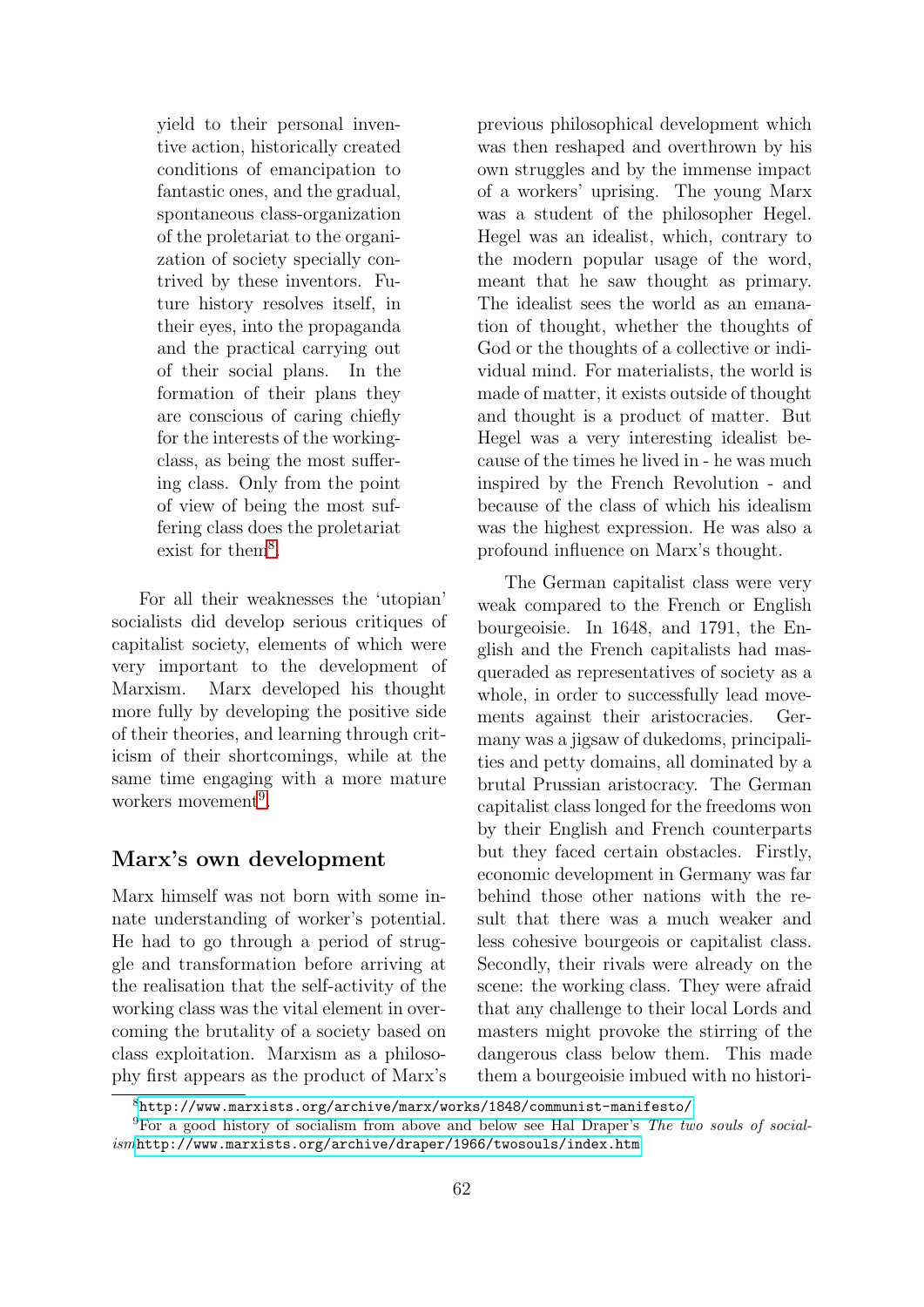cal initiative, cowardly and timid, performing their revolution in the realm of philosophy, transforming the world of ideas and convincing themselves that the real world would soon follow. The German bourgeoisie were true followers of the Gospel, 'in the beginning was the word', whereas the French capitalist class had understood the efficacy of the deed.

Hegel's consideration of the French Revolution through the spectacles of German philosophy yielded some interesting results. Hegel believed that history had a purpose and that it represented the advance of the consciousness of freedom. He understood that history was the product of labour, conflict and struggle, but being an idealist he believed that that labour was intellectual labour and the struggle was the struggle of ideas. He also grasped that the whole of history was an organic process. This organic approach to understanding social processes was key to the development of Marx's ideas. The whole of social life is to be understood as a process and through struggle and conflict, things move from one level to the next. Mental labour was key to this process. Hegel believed that every existing thing, from society to ideas, is pregnant with the seeds of its own destruction and that the negative or destructive element brought movement and advance to the whole process. Unfortunately, Hegel believed that this whole process was the unfolding of the Absolute Spirit, a combination of God and collective consciousness, which moved history forward in the realm of thought.

Ideas only explain so much. It was the actions of the Prussian state that impacted on the young Hegelians, (the student followers of Hegel, like Marx) and made them look for a way out of the impasse that German society found itself in.

Amongst some of Marx's contemporaries there were great hopes in the new ruler, Wilhelm IV, when he came to the throne in 1840. Expecting reforms, as 'spring grows green again in all hearts'[10](#page-3-0), they soon bitterly realised that the same old reactionary clique was to remain in place and that this would hold back German development. Hegelianism was chased out of universities by a regime which could not tolerate in any form the idea that change was possible and that the present contained the seeds of its own destruction. The young Marx, denied a university post, was thus thrust into a career as an opposition journalist with a democratic newspaper. Looking for a force in society with which they could align themselves, the young Hegelians joined with the Rhineland liberal opposition. The Rhineland was industrially developed and the local capitalists wanted freedom, both political and economic, from the constraints of an aristocratic society. Working at the Rheinische Zeitung newspaper, and as part of the democratic opposition, Marx was forced to deal with questions he had not confronted in university. When peasants were denied the right to collect firewood from the land, he was forced to investigate the reasons behind the State's defence of private property . This led him to a re-evaluation of Hegel's views on the State. Hegel believed the State was the embodiment of the absolute idea on earth: it represented universal, communal life above the grubby struggles of the economic sphere which was a war of all against all. Marx began to see how the realm of private property was invading the realm of the State. Previously the peasants of the Mosel region could gather wood as they pleased but now the State was stepping in and declaring the trees, the fruits, even dead trees as 'private property'. This

<span id="page-3-0"></span><sup>&</sup>lt;sup>10</sup>Bruno Bauer quoted in *The Theory of Revolution in the Young Marx* by Michael Lowy, Haymarket Books, 2005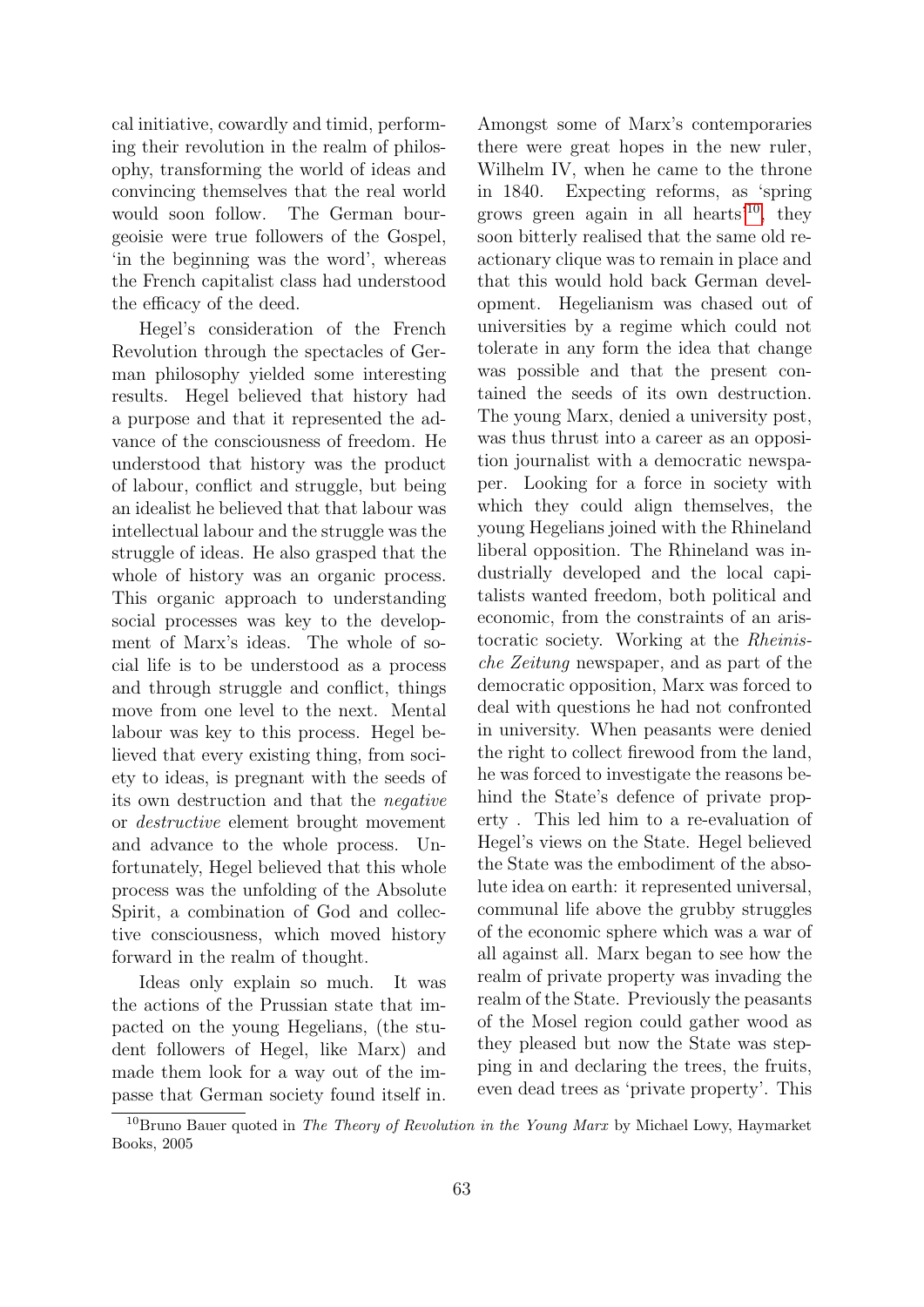was a process of enclosure, with former common land and common property being taken under the umbrella of private property. In the assembly debates peasants were referred to as 'thieves' for gathering fruit or wood that had fallen on the ground; the change in the laws had suddenly transformed the people into 'criminals'. The debates discussed the sentence for those who intentionally injured a tree to make it die and fall to the ground so it could be used as firewood.

In his articles on the theft of wood, and the assembly debates, Marx declares the soul of private interest to be 'petty, wooden, mean and selfish', a soul that is 'always cowardly, for its heart, its soul, is an external object'. The State far from being a realm of universal interests is the 'ears, eyes, arms, legs by means of which the interest of the forest owner hears, observes, appraises, reaches out and runs.'

> This claim on the part of private interest, the paltry soul of which was never illuminated and thrilled by thought of the state, is a serious and sound lesson for the latter. If the state, even in a single respect, stoops so low as to act in the manner of private property instead of in its own way, the immediate consequence is that it has to adapt itself in the form of its means to the narrow limits of private property. Private interest is sufficiently crafty to intensify this consequence to the point where private interest in its most restricted and paltry form makes itself the limit and rule for the action of the state. As a result of this, apart

from the complete degradation of the state, we have the reverse effect that the most irrational and illegal means are put into operation against the accused; for supreme concern for the interests of limited private property necessarily turns into unlimited lack of concern for the interests of the accused. But if it becomes clearly evident here that private interest seeks to degrade, and is bound to degrade, the state into a means operating for the benefit of private interest, how can it fail to follow that a body representing private interests, the estates, will seek to degrade, and is bound to degrade, the state to the thoughts of private interest?[11](#page-4-0)

He defended the impassioned tone he used for the articles, which were 'written in coarse, and, if you like, even rude tones. Anyone who often has to hear directly the ruthless voice of want among the surrounding population easily loses the aesthetic tact by which his thoughts can be expressed in the most elegant and modest images. He may perhaps even consider it his political duty for a time to speak in public in the popular language of distress which in his native land he had no chance of forgetting'[12](#page-4-1) .

It was these articles that saw Marx for the first time leaving the philosophical to investigate real material interests. He was outraged by the State's role in defence of private property, and began to doubt his former idealist view of the State. His radicalism brought him into conflict with the censors and with the paper's liberal spon-

<span id="page-4-0"></span> $11$ [http://www.marxists.org/archive/marx/works/1842/10/25.htm]( http://www.marxists.org/archive/marx/works/1842/10/25.htm)

<span id="page-4-1"></span><sup>12</sup><http://www.marxists.org/archive/marx/works/1843/01/15.htm>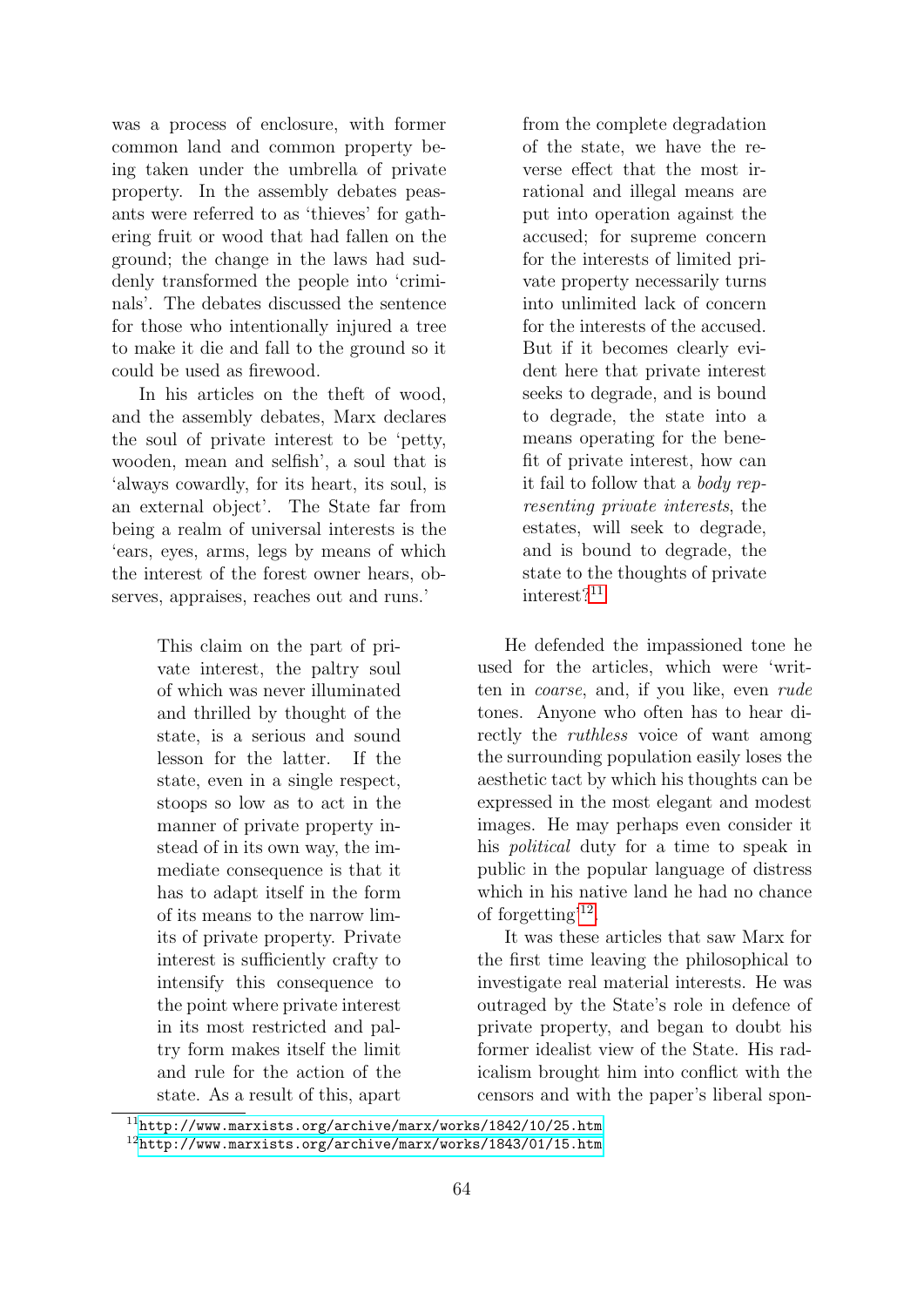sors. In 1843, Marx's ideas were in a period of transition. He was still using the language of an idealist philosopher but was straining to contain his new ideas in the old forms. He began to read socialist authors like Moses Hess as well as French socialists like Proudhon, who had already written about the nature of private property. At first Marx was quite ambivalent about what he termed socialist 'dogmas'.

> The Rheinische Zeitung, which cannot concede the theoretical reality of communist ideas even in their present form, and can even less wish or consider possible their practical realization, will submit these ideas to a thorough criticism.[13](#page-5-0)

But Proudhon and other early socialists made a big impression on Marx who now began to gravitate towards socialism. It was the banning of the newspaper though that really bought things to a head for Marx. The State was shutting down all opposition voices and Marx was appalled by the cowardice of the liberal democratic bourgeois opposition. He handed in his resignation in disgust at the lack of willingness to fight back on the part of the bourgeoisie. He was 'stifled in that atmosphere... I have become tired of hypocrisy...of bowing and scraping<sup>'[14](#page-5-1)</sup>.

> It is true that the old world belongs to the philistine. But one should not treat the latter as a bugbear from which to recoil in fear. On the contrary, we ought to keep an eye on him. It is worth while to study this lord of the world. He is lord of

the world, of course, only because he fills it with his society as maggots do a corpse. Therefore the society of these lords needs no more than a number of slaves, and the owners of these slaves do not need to be free. Although, as being owners of land and people, they are called lords, in the sense of being pre-eminent, for all that they are no less philistines than their servants<sup>[15](#page-5-2)</sup>.

Under the impact of censorship and state repression, the young Hegelian movement broke into different groups. There were the so called 'free' who blamed everything on the retreat of the 'masses'. The cowardice of the bourgeois class was for them an indication of the stupidity of the mass of people and confirmation of their own genius. They retreated into ever more conservative meandering in their own heads, criticising everything and believing that the criticism itself had dealt the real world a blow. There were the philosophical socialists like Hess who were approaching communism from the point of view of philosophy, and believed that their worked out philosophical solutions to the world's problems would be delivered ready-made to the masses. They believed communism to be 'above' the struggle of classes. Marx was suspicious of all rigid formulae and in a famous passage from his correspondence, which is still a wonderful antidote to dogmatism of any kind, noted:

> This does not mean that we shall confront the world with new doctrinaire principles and proclaim: Here is the truth, on your knees before it! It means

<span id="page-5-0"></span> $13$ <http://www.marxists.org/archive/marx/works/1843/01/15.htm>

<span id="page-5-1"></span> $14$  The Theory of Revolution in the Young Marx by Michael Lowy, Haymarket Books, 2005

<span id="page-5-2"></span><sup>15</sup>[http://www.marxists.org/archive/marx/works/1843/letters/43\\_05.htm]( http://www.marxists.org/archive/marx/works/1843/letters/43_05.htm)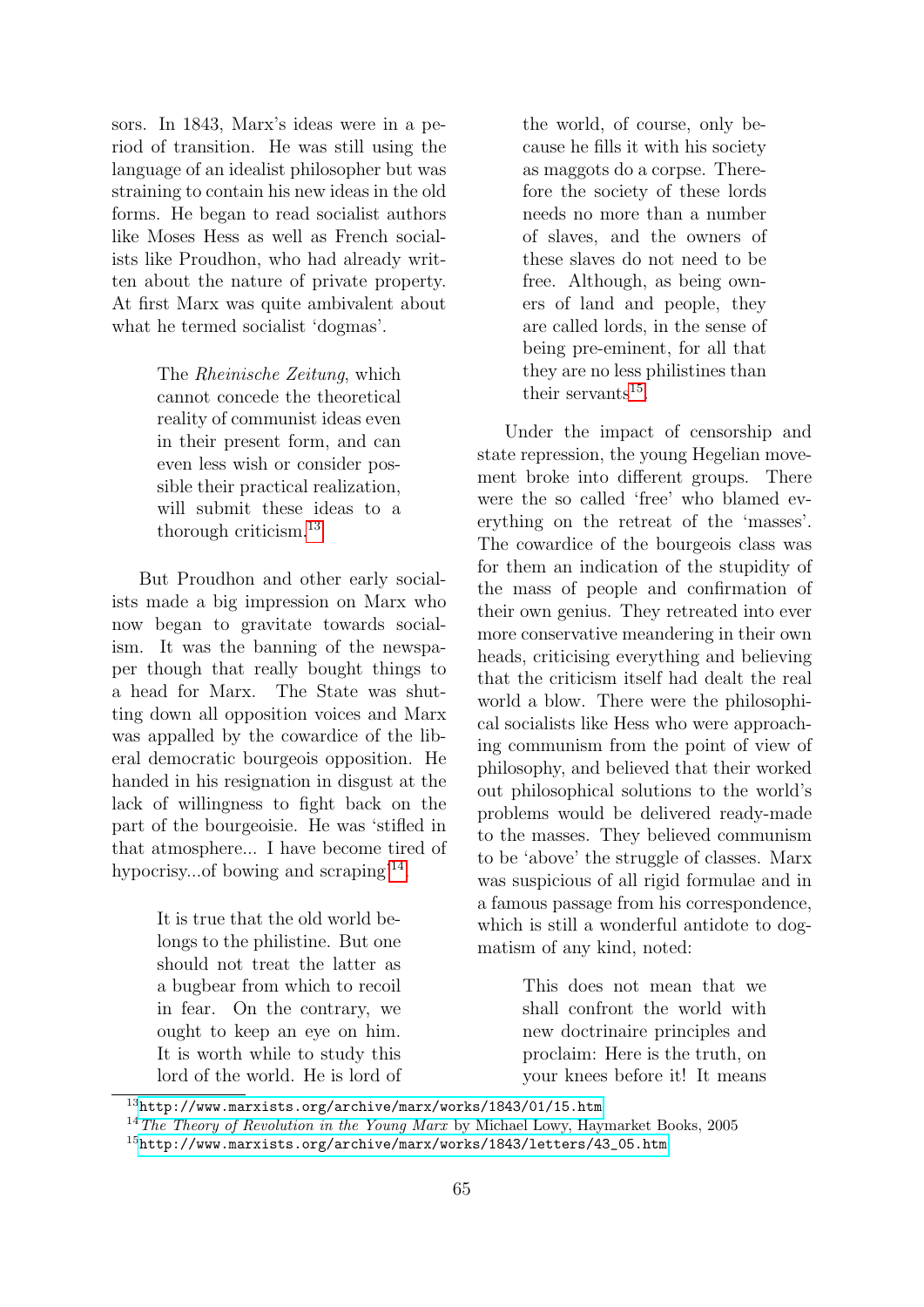that we shall develop for the world new principles from the existing principles of the world. We shall not say: Abandon your struggles, they are mere folly; let us provide you with true campaign-slogans. Instead, we shall simply show the world why it is struggling, and consciousness of this is a thing it must acquire whether it wishes or not. The reform of consciousness consists entirely in making the world aware of its own consciousness, in arousing it from its dream of itself, in explaining its own actions to it... We are therefore in a position to sum up the credo of our journal in a single word: the self-clarification (critical philosophy) of the struggles and wishes of the age. This is a task for the world and for us. It can succeed only as the product of united efforts. What is needed above all is a confession, and nothing more than that. To obtain forgiveness for its sins, mankind needs only to declare them for what they are  $16$ .

There was the democratic humanism of Feuerbach. Feuerbach was a philosopher who had criticised Hegel from the point of view of materialism. He showed that man makes Gods and philosophies and then bows down before his own creations. Philosophy was made a product of human minds which in turn were products of material circumstances, of nature. He tended to be too crudely materialist. He had turned Hegel on his head by stating that everything was a product of matter and not thought, but he still held on to the Hegelian division between 'active' thought and 'passive' matter. Humans were seen as products of their environment and as members of a natural species but not as a products of a social environment that was itself a product of human action. Nature was understood as something to contemplate, not as something that is transformed by human labour. Marx and Engels were initially very interested in Feuerbach's criticisms of Hegel but would return to make an important critique of Feuerbach later.

It is in this period in 1843 that Marx for the first time mentions the class of 'direct labour' as the ground on which the whole of society rests. In April 1843 there were mass strikes in Belgium and other European countries that Marx would have known of. But still he was trapped in a Feuerbachian philosophical schema where those who 'think' need to link up with those who 'suffer'. He understood that the weapon of criticism was not enough, a revolution was needed. But what was it that finally brought about the breakthrough in his thought?

## Paris and Silesia 1844

Marx, with all of his ideas in flux, arrived in Paris in 1844 , and began attending workers mass meetings, which had a profound impact on him. Paris was alive with workers' gatherings. His writings and letters were suddenly full of praise for the debates between workers, their own arguments, their own understanding. He wrote in his Paris notebooks:

> This practical development can be most strikingly observed in the gatherings of French socialist workers. Smoking, eating, and drinking, etc., are no longer means of creating links

<span id="page-6-0"></span> $16$ [http://www.marxists.org/archive/marx/works/1843/letters/43\\_09-alt.htm](http://www.marxists.org/archive/marx/works/1843/letters/43_09-alt.htm )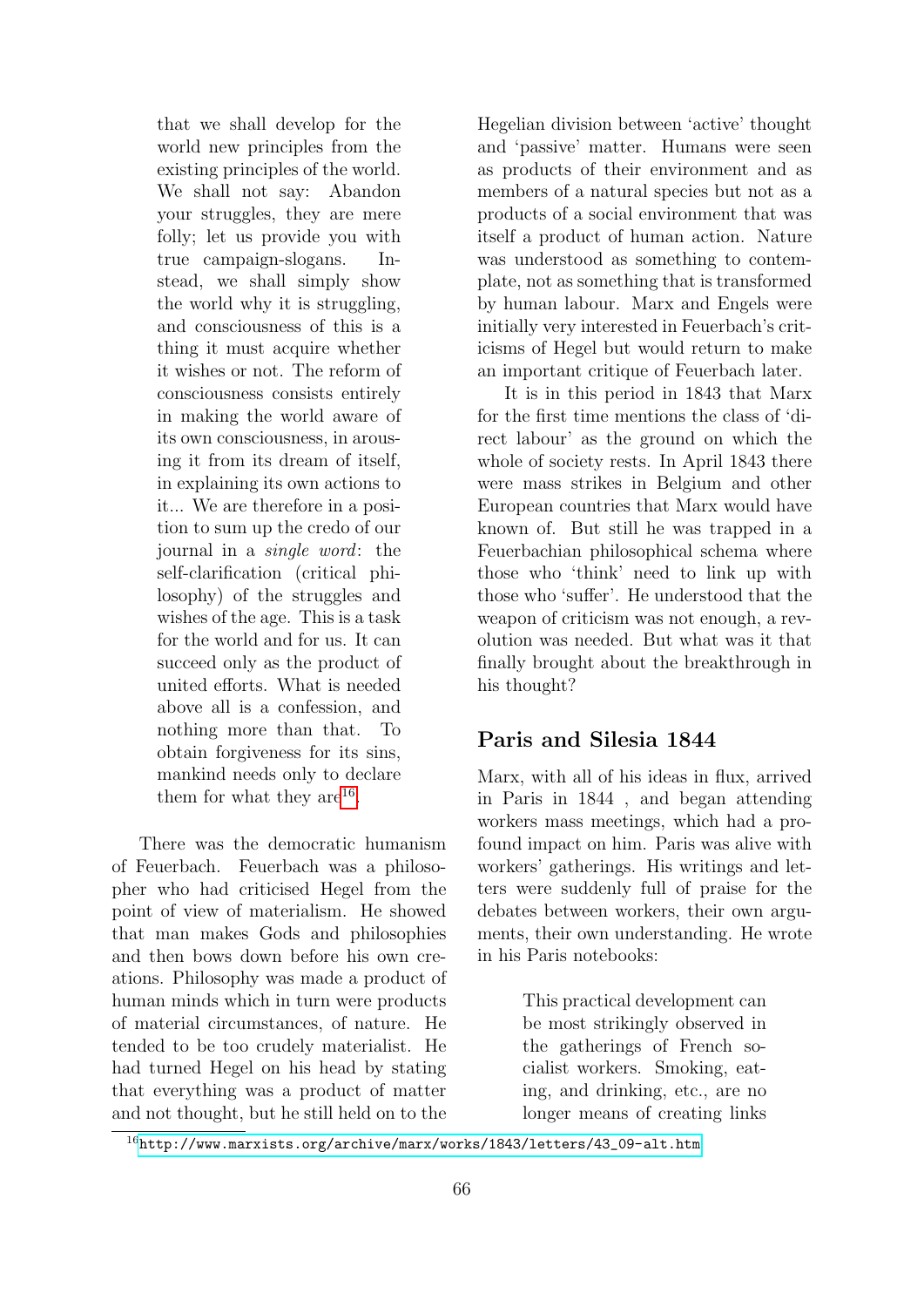between people. Company, association, conversation, which in turn has society as its goal, is enough for them. The brotherhood of man is not a hollow phrase, it is a reality, and the nobility of man shines forth upon us from their work-worn figures $^{17}$  $^{17}$  $^{17}$ .

In this vibrant atmosphere, he expanded his reading of working class literature. There were authors, such as Stein, who stated that the working class must free itself 'on its own' and that 'the people it-self has begun to live a life of its own<sup>'[18](#page-7-1)</sup>. Marx read communist journals edited by workers themselves. Various articles repeatedly raised the need to rise up without 'having at their head some bourgeois.' Marx met and argued with German working class exiles. One of these was Wilhelm Weitling who was a self educated worker who believed that the working class could only advance through social revolt. Marx absorbed these debates while reading various Parisian journals, and specifically Buret's book on the British Chartist movement. Chartism was a British mass workers' movement that began, in 1838, with a people's charter demanding universal suffrage for men, secret ballots, annual parliaments and the abolition of the property qualification. In 1842, there were mass workers' strikes in response to inaction on reforms and in response to an economic slump. In 1843, the Chartists had gathered over three million signatures on their petitions as well as organising monster mass rallies.

A young Engels, Marx's future collaborator, was profoundly influenced by this movement. He had been sent over to work for his father's cotton firm in Manchester

from 1842 to 1844 and witnessed firsthand the destitution and poverty of the working class slums and came into contact with the Chartists. Engels came from Barmen (now Wuppertal, in North Rhine Westphalia), one of the most industrialised parts of Germany at the time, and was the son of an industrialist. Engels had joined the Young German movement which included the socialist poet, Heinrich Heine, and became interested in radical politics, Hegel , liberal theology and social questions. Engels developed a relationship with an Irish servant girl Mary Burns who guided him through the maze of working class dwellings that had sprung up all around Manchester. He wrote an essay entitled 'Outlines of a Critique of Political Economy' for the Deutsch Franzoische Jahrbucher which Marx read and later proclaimed led him to an understanding of economics. Engels, although changing in his ideas, was still imbued with a certain elitism:

> the abolition of all government by force and by majority, and the establishment in its stead of a mere administration but the 'the proposal to nominate all officers of this administration ... not by a majority of the community at large or the workers themselves but by those only who have a knowledge of the particular kind of work the future officer has to perform; and, one of the most important features of the plan, that the nominators are to select the fittest person, by means of some kind of prize es- $\text{say}^{19}$  $\text{say}^{19}$  $\text{say}^{19}$ .

<span id="page-7-1"></span><span id="page-7-0"></span> $17$ <http://www.marxists.org/archive/marx/works/1844/epm/3rd.htm> <sup>18</sup>See Michael Lowy, p67

<span id="page-7-2"></span> $19$ [http://www.marxists.org/archive/marx/works/1844/01/13.htm](http://www.marxists.org/archive/marx/works/1844/01/13.htm )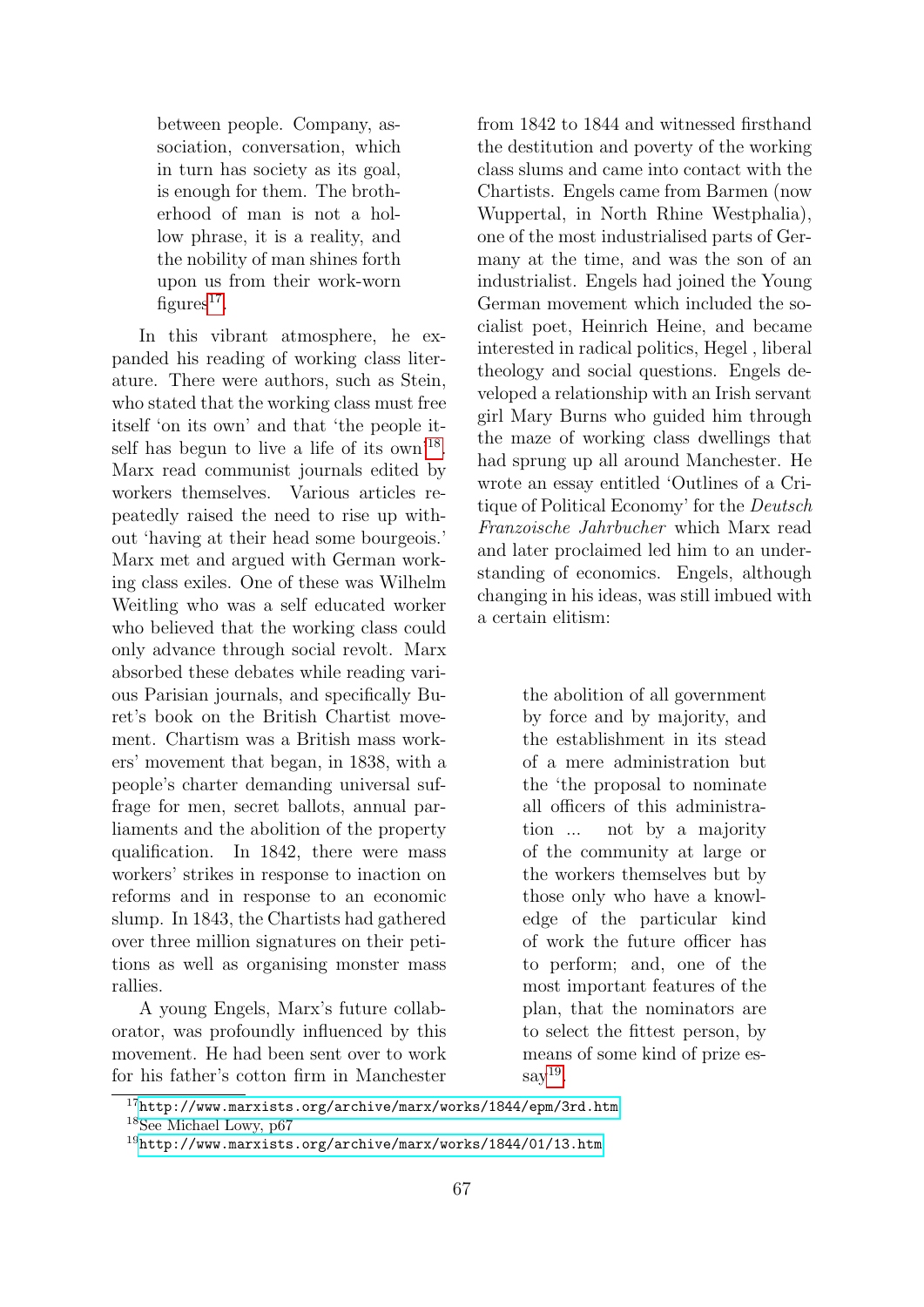Engels' book, The Condition of the Working Class in England, outlined the terrible state of working class life at the time, and spoke of an approaching war between the classes. The book still carried the some of the tone of the philosophical communists. Some passages referred to communism as standing 'above' the struggle of the classes. But Engels, influenced by the Chartists, also understood the necessity of the union of socialism with a mass movement. When Engels met Marx on his way back to Germany they found themselves 'in complete agree-ment on questions of theory<sup>'[20](#page-8-0)</sup>. By pooling their discoveries, they were aided in their mutual transition to a complete theory of working class self- emancipation.

Marx also read French socialist, Flora Tristan, who was also influenced by the Chartist movement. She had written in 1839 that the proletarians had no one to help them: they had to be both 'head' and 'hands'[21](#page-8-1). An insurrectionary strike in Wales, that year, had seen several thousand armed Welsh miners battle police to free Chartist prisoners. Parliament had rejected their petitions calling for the vote, refusing to countenance the workers' demands. Protests broke out all over Britain. The working class was taking action and producing leaders from within its own ranks who gave voice to their demands. A minority were coming to more and more radical conclusions. Marx himself was moving in the same direction. In June 1844, Silesian weavers rose en masse. Silesia was a huge centre of textile manufacturing. Five thousand workers fought armed battles with the army leaving eleven workers dead and many more wounded. The rebellious crowds sacked the houses of the local industrialists and demanded

money from local merchants. The level of class consciousness and combativity displayed by the weavers profoundly moved Marx:

> This first of the Weaver's Song, that intrepid battle-cry which does not even mention hearth, factory, or district but in which the proletariat at once proclaims its antagonism to the society of private property in the most decisive, aggressive, ruthless and forceful manner. The Silesian rebellion starts where the French and English workers' finish, namely with an understanding of the nature of the proletariat. This superiority stamps the whole episode. Not only were machines destroyed, those competitors of the workers, but also the account books, the titles of ownership, and whereas all other movements had directed their attacks primarily at the visible enemy, namely the industrialists, the Silesian workers turned also against the hidden enemy, the bankers. Finally, not one English workers' uprising was carried out with such courage, foresight and en- $durance<sup>22</sup>$  $durance<sup>22</sup>$  $durance<sup>22</sup>$ .

This revolution led to a revolution in Marx's thought. Marx spent a few months reconsidering all he had previously understood. Theory could no longer be considered as separate from action.

Marx's 'Introduction' to The Critique of Hegel's Philosophy of Right, written between December 1843 and January 1844,

<span id="page-8-1"></span><span id="page-8-0"></span><sup>&</sup>lt;sup>20</sup>The Condition of the Working Class in England by Frederick Engels, Oxford Press, New York 1993 <sup>21</sup>See Michael Lowy, 2005, P91

<span id="page-8-2"></span><sup>22</sup><http://www.marxists.org/archive/marx/works/1844/08/07.htm>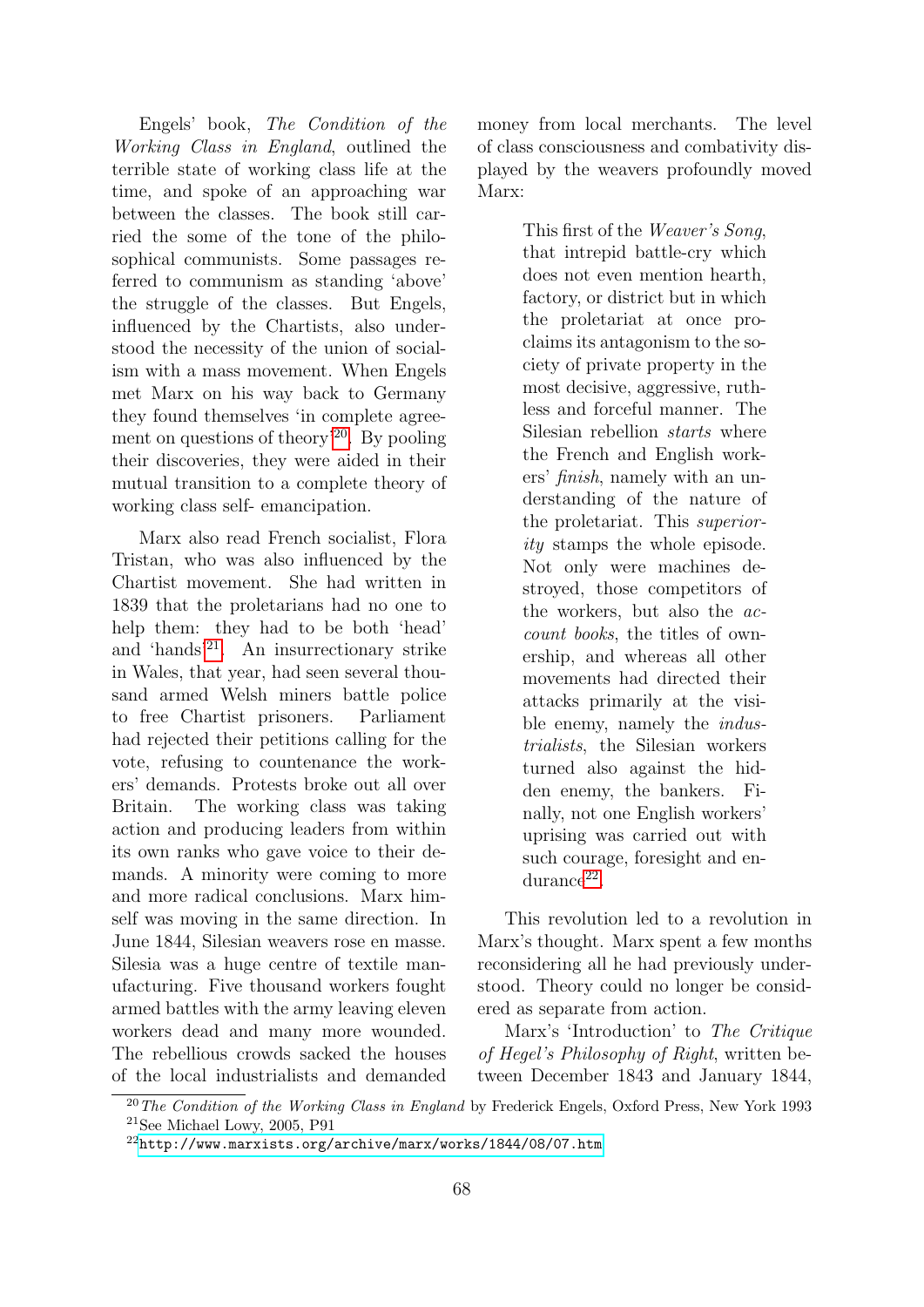shows the start of the transition. On the one hand Marx definitely identifies the proletariat as 'a class with radical chains', the universal class which will emancipate the whole of society, 'a *total loss* of humanity which can only redeem itself by a total redemption of humanity' but at the same time he still retains the notion of a division between mental and physical labour: 'Philosophy is the head of this emancipation and the proletariat is its heart'.[Marx's em-phases<sup>[[23](#page-9-0)</sup>. The Economic and Philosophic Manuscripts of  $1844$  mark an important step forward with their identification of the root of alienation as lying in the relation of the worker to his/her labour and their conception of world history as 'nothing but the creation of man by human labour<sup>'[24](#page-9-1)</sup>. And clearly the idealist division of mental and manual labour, of thought and deed, is part of human alienation.

However, the real expression of this new world outlook comes in Marx's Theses on Feuerbach in March 1845. He realised that there was a problem with both idealism and materialism as previously conceived. In Hegel's philosophy, change occurred and it was able to account for ruptures and leaps in the process of history but ultimately these changes were not the product of material factors, or of human beings, but of the Absolute Mind or Spirit. In opposition to this, the materialists argued that man was a product of matter and that matter was primary. But they had an abstract and fatalistic understanding of materialism. They saw that people were a product of circumstances but not how those very circumstances were the product of human labour and human history. Feuerbach saw the human as an individual, as a member of a species, abstracted from the real social relations that engender the individual. The key to un-

<span id="page-9-1"></span><span id="page-9-0"></span> $^{23}$ K.Marx, *Early Writings*, London 1963, p.58-9  $24As$  above, p.167

derstanding the dynamic of human history was human labour. Labour transforms our environment and transforms us in the process. We create tools to satisfy our needs and create new needs and then new tools to satisfy those new needs. Humans, unlike animals, have a social history. The act of creating our environment thereby holds the potential to be self- creating. The materialists saw nature as an object of contemplation; they were passive. The idealists saw change but only in the realm of thought. Now the two were brought together on the basis of human labour and revolutionary practice. The revolutionary class, the workers, are the product and producer of history. In order to overthrow the old order it becomes a vital necessity to understand the old order. In response to the idea that the masses must be educated, Marx simply asked: who had taught the teacher? The educator must first be educated and that education came through participation in revolutionary and world changing struggles. It took Marx from mid 1844 until the spring of 1845 to reformulate his ideas. Philosophers had tried to understand the world but now Marx realised the point was for the working class to change it.

The lightning bolt did not originate from the Mount Olympus of philosophy and ignite the 'virgin soil' of the masses, but travelled the other way around. The Silesian weavers had displayed not only courage and determination but also a level of understanding of the structure of society that was far ahead of the 'enlightened' philosophers. The worker's own struggles threw up an insight into how society functioned and a desire for a new cooperative and exploitation- free world. Marxism is not something separate from these insights gained but, through them, provides a syn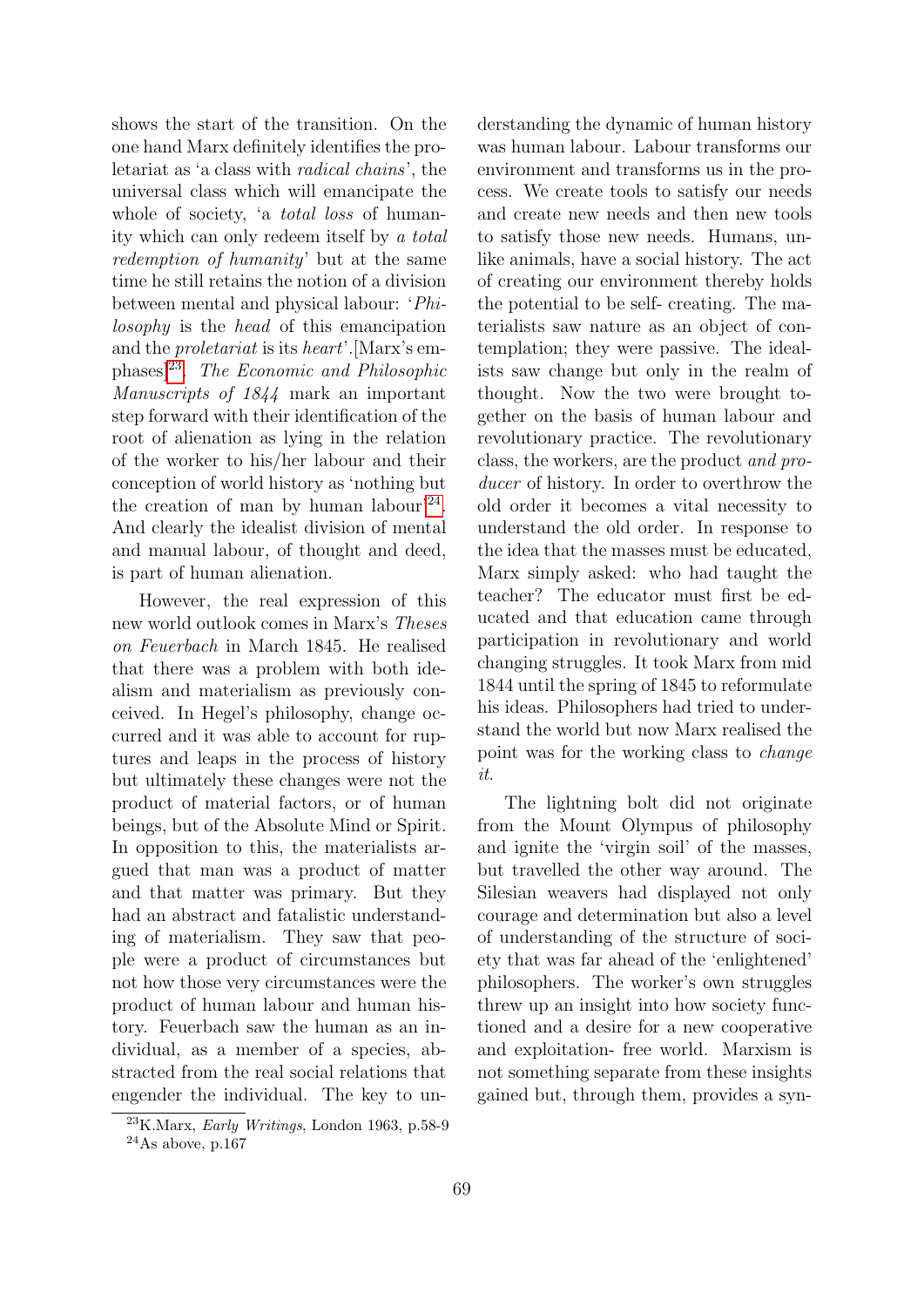thesis of the previous lessons of the working class and the best elements of science and philosophy. Marx had a deep understanding of Hegelian philosophy, French revolutionary politics and the beginnings of a critique of economics developed from his reading of Mill and others. It was the fusion of these elements in the heat of working class action that brought about their inversion and transformation.

Philosophy from the point of view of the working class had to be materialist not idealist but a materialism that understands conflict and contradiction. It starts from Hegel's view that the old is pregnant with the new but understands that this is not a battle of ideas but real world conflicts involving real world victories and losses. The movement of the French Revolution where a minority substituted for the masses and led on their behalf was different to that of the working class which in order to win has to be a conscious process of mass self emancipation. Because the working class has no material wealth, the working class rules collectively or not at all.

The subsequent workers' revolts in 1848 and 1871 revealed more fully the truths Marx had discovered in the early 1840s. In 1848 uprisings broke out from one end of Europe to the other. In these movements, which in many countries were battles against the rule of aristocracy and for capitalist democracy, the capitalist class was more fearful of the working class below it than it was of reaction from above. It either fought half-heartedly or jumped straight into the arms of the State and counter revolution. Wherever workers put their faith in bourgeois or middle class democrats and intellectuals they were betrayed. Marx in his 'March Address' to the International Working Men's Association was clear on the role that the bourgeois elements would play in future revolts and that it was vital for workers to organise themselves in defence of their own interests in any revolution. Workers had to be their own head and hands.

> We told you already in 1848, brothers, that the German liberal bourgeoisie would soon come to power and would immediately turn its newly won power against the workers. You have seen how this forecast came true. It was indeed the bourgeoisie which took possession of the state authority in the wake of the March movement of 1848 and used this power to drive the workers, its allies in the struggle, back into their former oppressed position. Although the bourgeoisie could accomplish this only by entering into an alliance with the feudal party, which had been defeated in March, and eventually even had to surrender power once more to this feudal absolutist party, it has nevertheless secured favourable conditions for itself.... Although the German workers cannot come to power and achieve the realization of their class interests without passing through a protracted revolutionary development, this time they can at least be certain that the first act of the approaching revolutionary drama will coincide with the direct victory of their own class in France and will thereby be accelerated. But they themselves must contribute most to their final victory, by informing themselves of their own class interests, by taking up their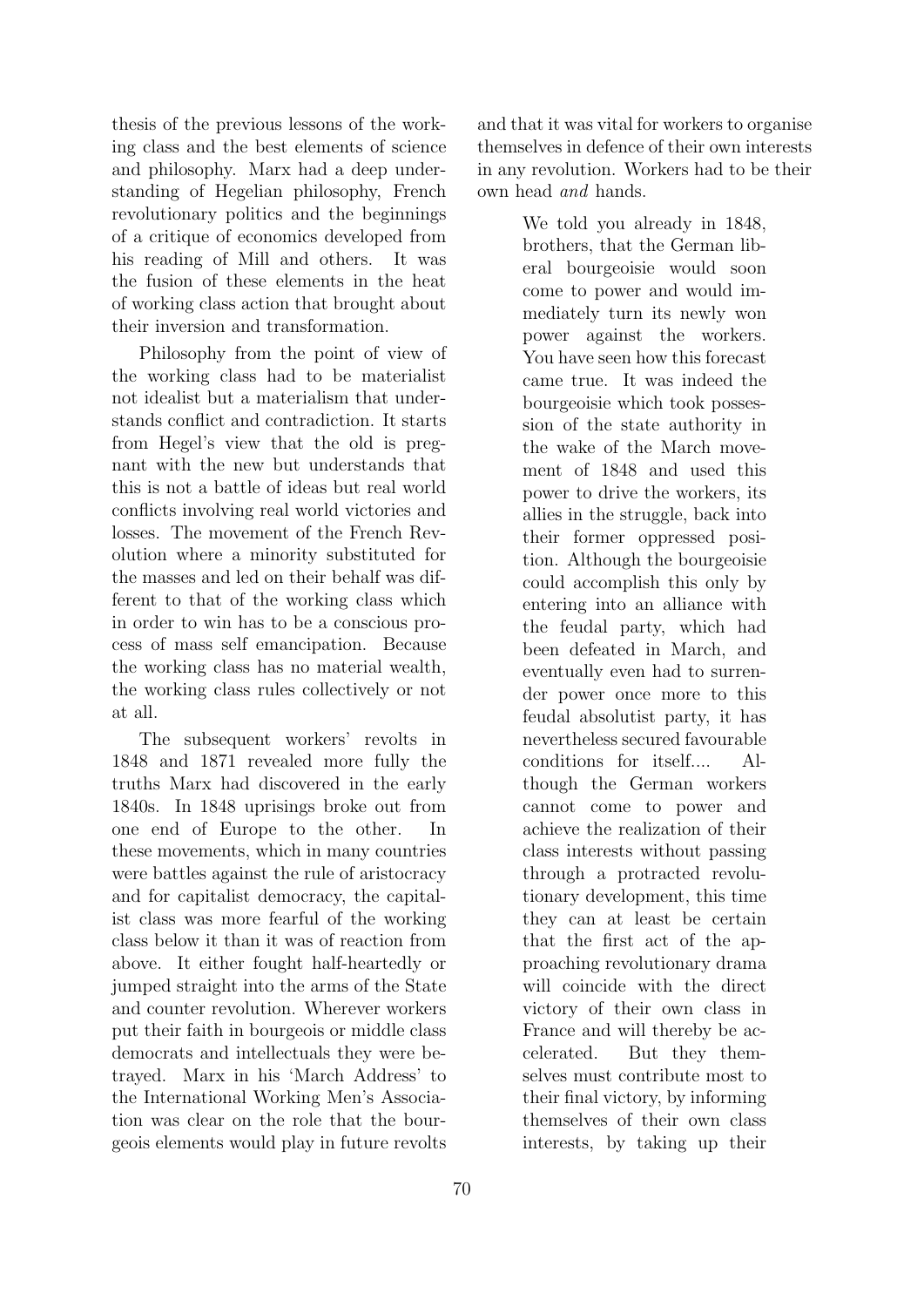independent political position as soon as possible, by not allowing themselves to be misled by the hypocritical phrases of the democratic petty bourgeoisie into doubting for one minute the necessity of an independently organized party of the proletariat. Their battlecry must be: The Permanent Revolution<sup>[25](#page-11-0)</sup>.

Marx's doctoral thesis, written in 1841, contained the simple words, 'I hate the pack of gods'[26](#page-11-1). The line is spoken by one of Marx's heroes - Prometheus - a Titan from Greek mythology. He had stolen fire from heaven and gave it to mankind. As punishment he was tied to a rock and tortured for all eternity. The young philosophy student may have imagined himself in that role. But Prometheus was now a collective, a class, not a great individual and the new theories had arisen from earthly struggles. In 1871, following the Franco Prussian war the working class of Paris, provoked by the ruling class abandonment of injured Paris to Bismarck's troops, rose up and instituted the world's very first working class government - the Paris Commune. Marx had never been explicit as to the form a working class government would take. In The Communist Manifesto, he and Engels had written of winning the battle of democracy and the need for the working class to take back the wealth from the capitalists. Now with stunning audacity and ingenuity, the workers of Paris had presented to the world what a working class government might look like. The mechanisms by which the rich stay in power were dissolved. Instead of a police force and standing army, the Commune was based on the arming of the

working population. Instead of clerical darkness preached in every school aiding and aided by the State, the Commune enacted the separation of Church and State. Judges were elected. The Commune itself saw workers elected from each district, recallable by the electorate and placed on a worker's wage. Although it was eventually crushed, with the massacre of thousands of workers, the Commune was a glimpse of what was to come. The bright flame of working class revolt had 'stormed the gates of heaven' itself.

### Conclusion

Marx stated in the third of his Theses on Feuerbach that the 'educator must first be educated'[27](#page-11-2). It applied to Marx who had himself been educated by the social world in which he lived. His involvement in radical opposition movements first drew him to ever more radical conclusions until, under the impact of the Silesian weavers and Parisian workers, he was then drawn to the understanding that the revolution must be a process of mass self-emancipation. This guiding principle underlies all other Marxist principles. The revolt of the working class is a combination of transformation of the world and the transformation of itself. Revolutionary struggle is necessary, not only to destroy the old order, but for 'the alteration of men on a mass scale'. This process can be seen again and again in every workers' uprising. The high points of Marxist theory, for example the understanding of the State machine, are generalisations made from participation in and observation of the revolutionary practice of the working class. The lessons of previous battles inform the practice of present struggles. This ideological material, by in-

<span id="page-11-0"></span> $^{25}$ <http://www.marxists.org/archive/marx/works/1847/communist-league/1850-ad1.htm>

<span id="page-11-1"></span> $^{26}$ <http://www.marxists.org/archive/marx/works/1841/dr-theses/foreword.htm>

<span id="page-11-2"></span><sup>27</sup><http://www.marxists.org/archive/marx/works/1845/theses/index.htm>